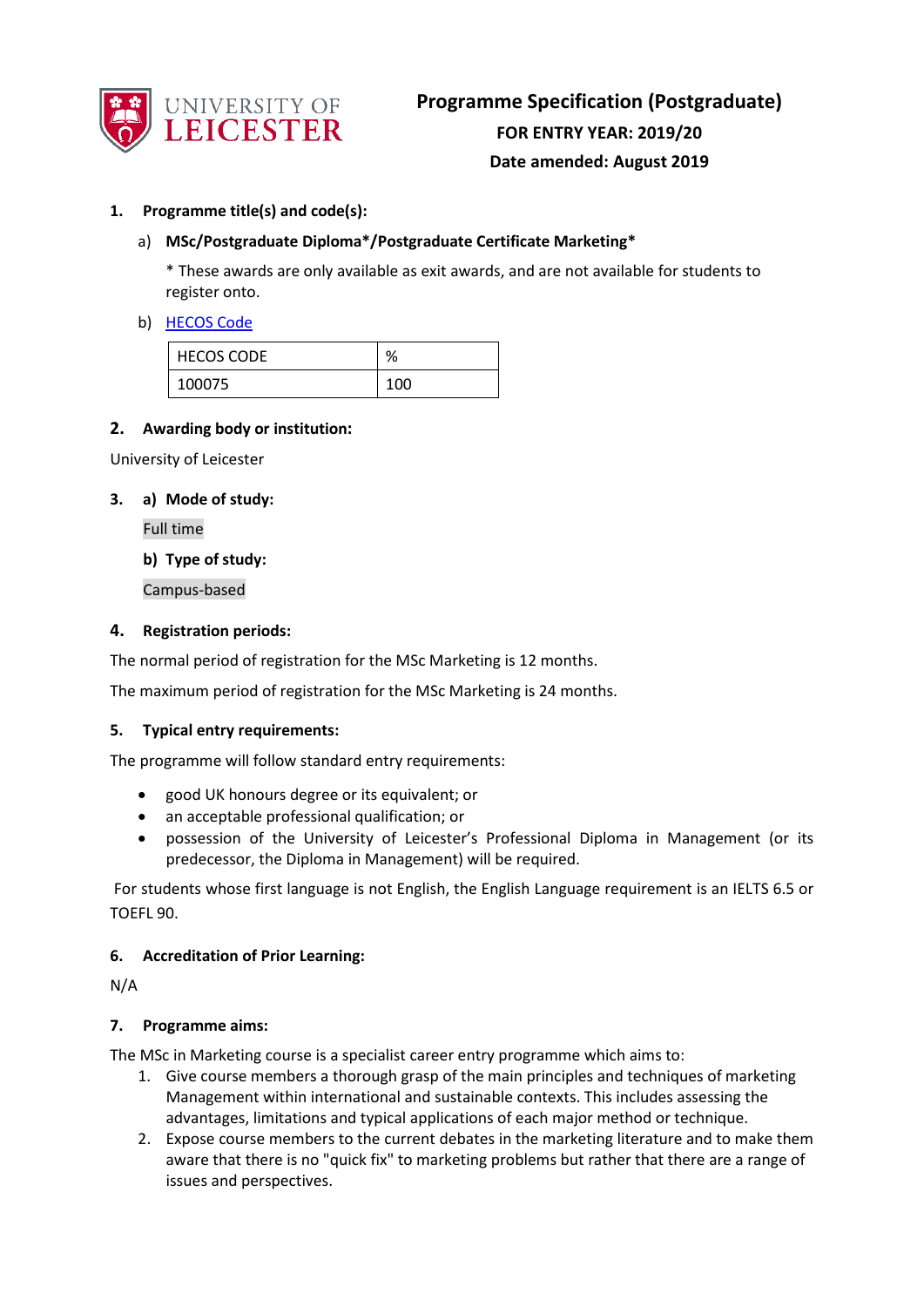- 3. Promote an appreciation of the role of information within a knowledge-based economy. This will include an identification of approaches to data generation, data manipulation, data assessment, analysis and dissemination in marketing research.
- 4. Encourage in course members the need for critical analysis and evaluation of marketing theories by covering the economic, political, ethical, social and technical environment within which marketing managers work.
- 5. Give course members an analytical appreciation of business-to-business, services and international context of marketing management.
- 6. Provide students with opportunities to develop a variety of transferable skills relevant to the needs of a range of employers including written and oral communication skills, critical analysis, and appraisal of evidence, time management and problem-solving.
- 7. Equip students with the necessary skills to undertake independent research work in the broad area of marketing management, as evidenced in the successful completion of either an extended project within Advanced Issues in Marketing or a dissertation.

# **8. Reference points used to inform the programme specification:**

- QAA Benchmarking Statement
- Framework for Higher Education Qualifications (FHEQ)
- UK Quality Code for Higher Education
- University Learnin[g Strategy](https://www2.le.ac.uk/offices/sas2/quality/learnteach)
- [University Assessment Strategy](https://www2.le.ac.uk/offices/sas2/quality/learnteach)
- University of Leicester Periodic Developmental Review Report
- External Examiners' reports (annual)
- United Nations Education for Sustainable Development Goals
- Student Destinations Data

#### **9. Programme Outcomes:**

Unless otherwise stated, programme outcomes apply to all awards specified in 1. Programme title(s).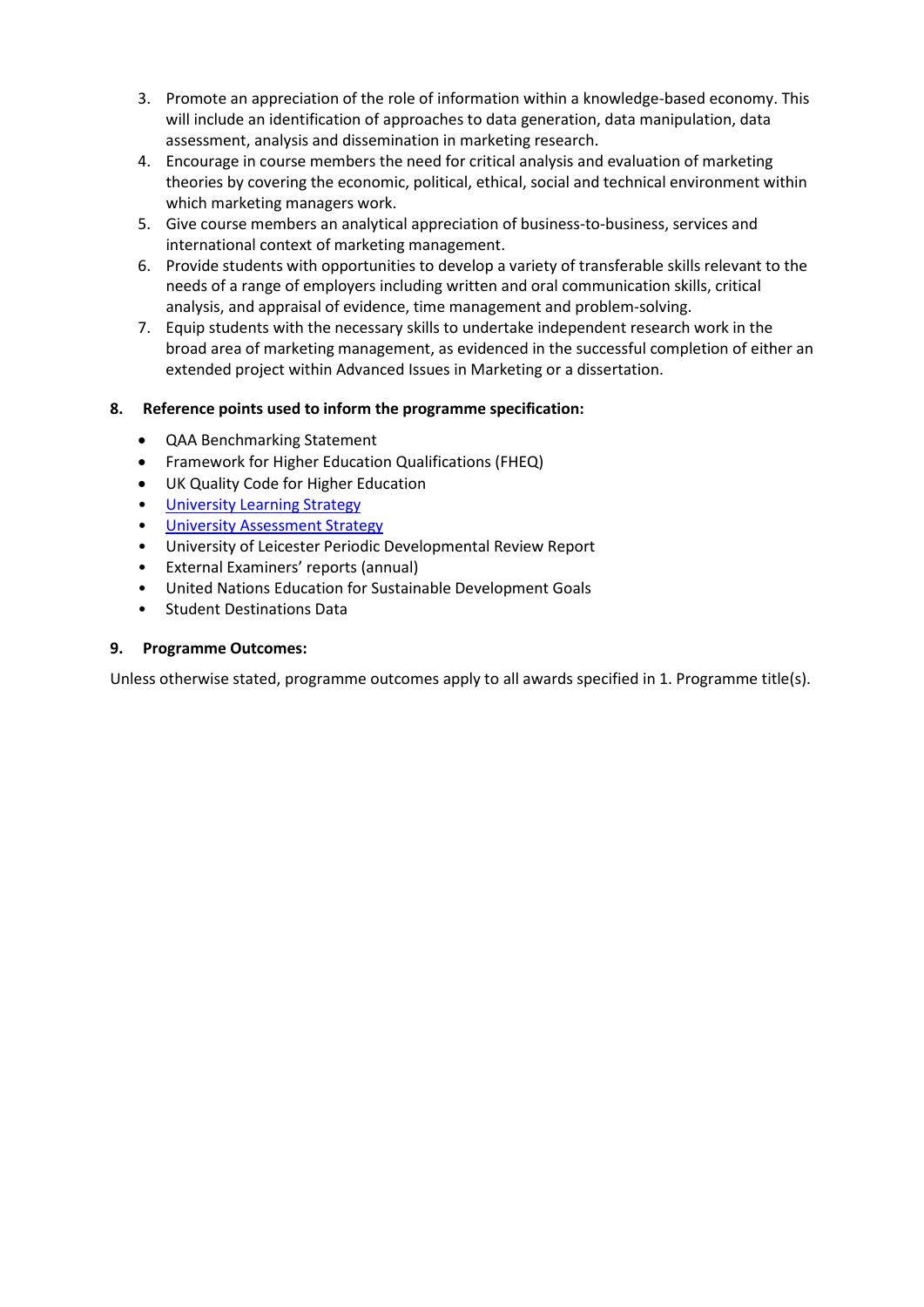| <b>Intended Learning</b><br><b>Outcomes</b>                                                                                                                                                                                                                                                                                                                                                                      | <b>Teaching and Learning Methods</b>                                                                                                                                                                      | <b>How Demonstrated?</b>                                                                                                                                                                                                           |  |
|------------------------------------------------------------------------------------------------------------------------------------------------------------------------------------------------------------------------------------------------------------------------------------------------------------------------------------------------------------------------------------------------------------------|-----------------------------------------------------------------------------------------------------------------------------------------------------------------------------------------------------------|------------------------------------------------------------------------------------------------------------------------------------------------------------------------------------------------------------------------------------|--|
| (a) Discipline specific knowledge and competencies                                                                                                                                                                                                                                                                                                                                                               |                                                                                                                                                                                                           |                                                                                                                                                                                                                                    |  |
|                                                                                                                                                                                                                                                                                                                                                                                                                  | <b>Knowledge</b>                                                                                                                                                                                          |                                                                                                                                                                                                                                    |  |
| <b>Certificate</b><br>Graduates should possess a<br>sound knowledge of the key<br>principles and practices in i)<br>Marketing management and<br>ii) Market Research.<br>Graduates should<br>demonstrate ability to<br>critique and comprehend<br>theories in (i) Consumers,<br><b>Brands and Communications</b><br>and (ii) Research Methods<br>for Marketing and (iii)<br>Marketing Strategy for<br>Innovation. | <b>Certificate</b><br>Lectures, seminars, directed<br>reading, guided independent<br>study, assignment feedback:<br>formative and summative.                                                              | <b>Certificate</b><br>Essay assignments (formative<br>and summative), written<br>examinations.                                                                                                                                     |  |
| <b>Diploma</b><br>In addition to the above,<br>graduates should possess a<br>sound knowledge of the<br>theories and their<br>application in areas of (i)<br>Consumers, Brands and<br>Communications and (ii)<br><b>Research Methods for</b><br>Marketing and (iii) Marketing<br>Strategy for Innovation.                                                                                                         | <b>Diploma</b><br>As above                                                                                                                                                                                | <b>Diploma</b><br>As above                                                                                                                                                                                                         |  |
| <b>Masters</b><br>In addition to the above<br>students should possess<br>knowledge of<br>quantitative and qualitative<br>methods and methodologies<br>used to research marketing<br>management.                                                                                                                                                                                                                  | <b>Masters</b><br>In addition to the above:<br>completion of an independent<br>research project culminating in<br>a dissertation or an extended<br>project within Advanced Issues in<br>Marketing module. | <b>Masters</b><br>In addition to the above:<br>research proposal, either<br>dissertation or extended project<br>within Advanced Issues in<br>Marketing module. Group work<br>(e.g. in MN7010 and MN7013)<br>and individual essays. |  |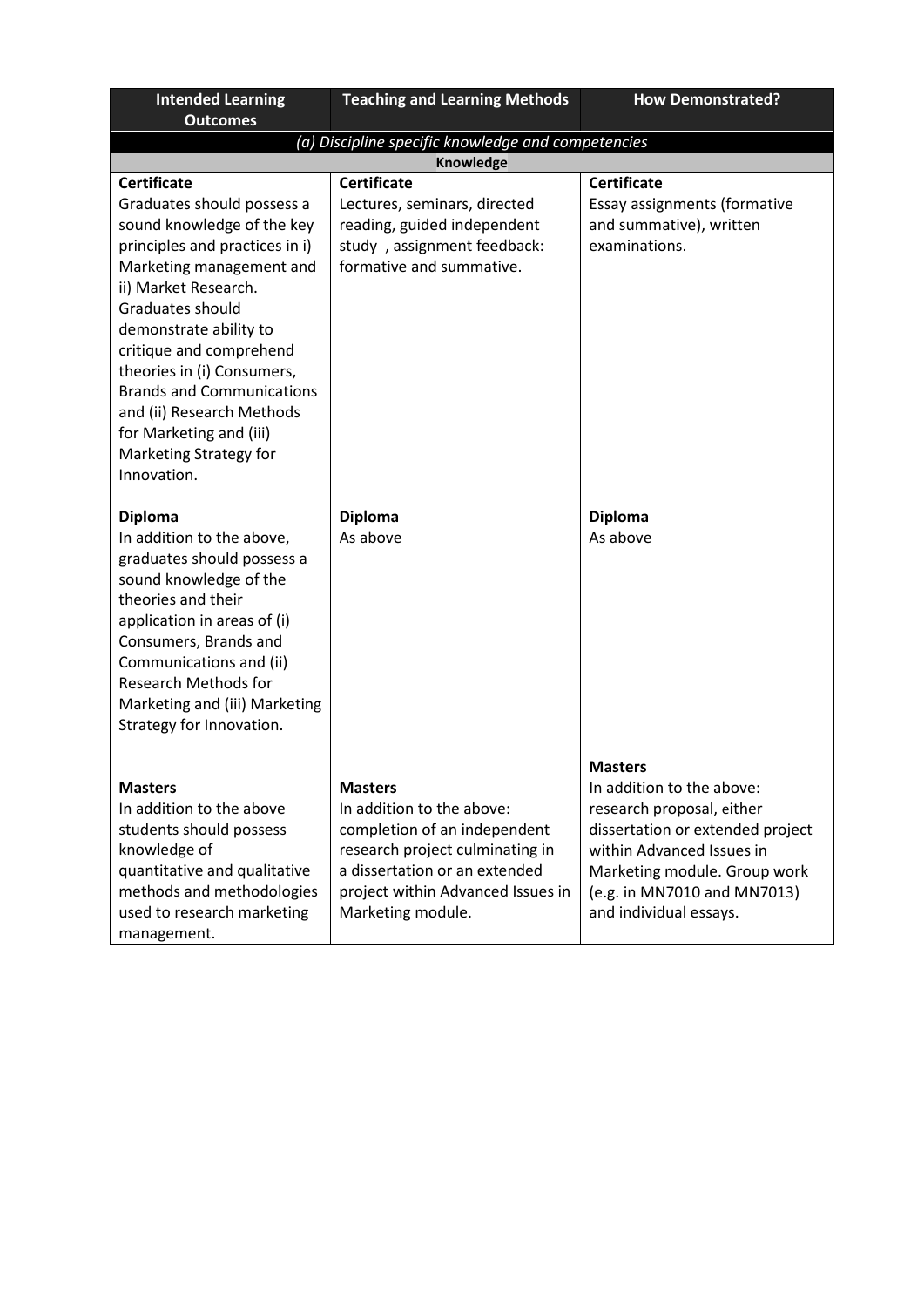| <b>Intended Learning</b>                                     | <b>Teaching and Learning Methods</b> | <b>How Demonstrated?</b>         |
|--------------------------------------------------------------|--------------------------------------|----------------------------------|
| <b>Outcomes</b>                                              |                                      |                                  |
|                                                              | <b>Concepts</b>                      |                                  |
| <b>Certificate</b>                                           | <b>Certificate</b>                   | <b>Certificate</b>               |
| Graduates should be able to                                  | Lectures, seminars,                  | Essay assignments (formative and |
| comprehend and critique                                      | directed reading, guided             | summative), written              |
| core marketing concepts                                      | independent study                    | examinations                     |
| such as: the marketing mix,                                  | private-study,                       |                                  |
| segmentation, targeting and                                  | assignment feedback:                 |                                  |
| positioning; qualitative and                                 | formative and                        |                                  |
| quantitative market research                                 | summative                            |                                  |
| and key Consumer Behaviour                                   |                                      |                                  |
| models and frameworks.                                       |                                      |                                  |
| In addition, graduates should<br>also be able to demonstrate |                                      |                                  |
| evidence of wider reading                                    |                                      |                                  |
| and critical appraisal of                                    |                                      |                                  |
| Marketing Theory.                                            |                                      |                                  |
|                                                              |                                      |                                  |
| <b>Diploma</b>                                               | <b>Diploma</b>                       | <b>Diploma</b>                   |
| In addition to the above,                                    | As above                             | As above                         |
| graduates should be able to                                  |                                      |                                  |
| explain and critique core                                    |                                      |                                  |
| concepts in Consumers,                                       |                                      |                                  |
| <b>Brands and Communications</b>                             |                                      |                                  |
| as well as Marketing Strategy                                |                                      |                                  |
| and Innovation.                                              |                                      |                                  |
|                                                              |                                      |                                  |
| <b>Masters</b>                                               | <b>Masters</b>                       | <b>Masters</b>                   |
| In addition to both of the                                   | In addition to the                   | In addition to the above the     |
| above, graduates should be                                   | above: the dissertation or           | research proposal and either     |
| able to explain and critique                                 | extended project within              | dissertation or extended project |
| core concepts in research                                    | <b>Advanced Issues in Marketing</b>  | within Advanced Issues in        |
| methodology underpinning                                     | supervision process (1-              | Marketing                        |
| the social sciences. This                                    | to-1), independent                   |                                  |
| includes differentiating                                     | research                             |                                  |
| between positivism and                                       |                                      |                                  |
| interpretivism; discussing the<br>differences between        |                                      |                                  |
| probability and non-                                         |                                      |                                  |
| probability sampling;                                        |                                      |                                  |
| making informed                                              |                                      |                                  |
| comparisons between                                          |                                      |                                  |
| parametric and non-                                          |                                      |                                  |
| parametric statistical tests                                 |                                      |                                  |
| and defending the choices,                                   |                                      |                                  |
| assumptions and difficulties                                 |                                      |                                  |
| involved in carrying                                         |                                      |                                  |
| out this type of research.                                   |                                      |                                  |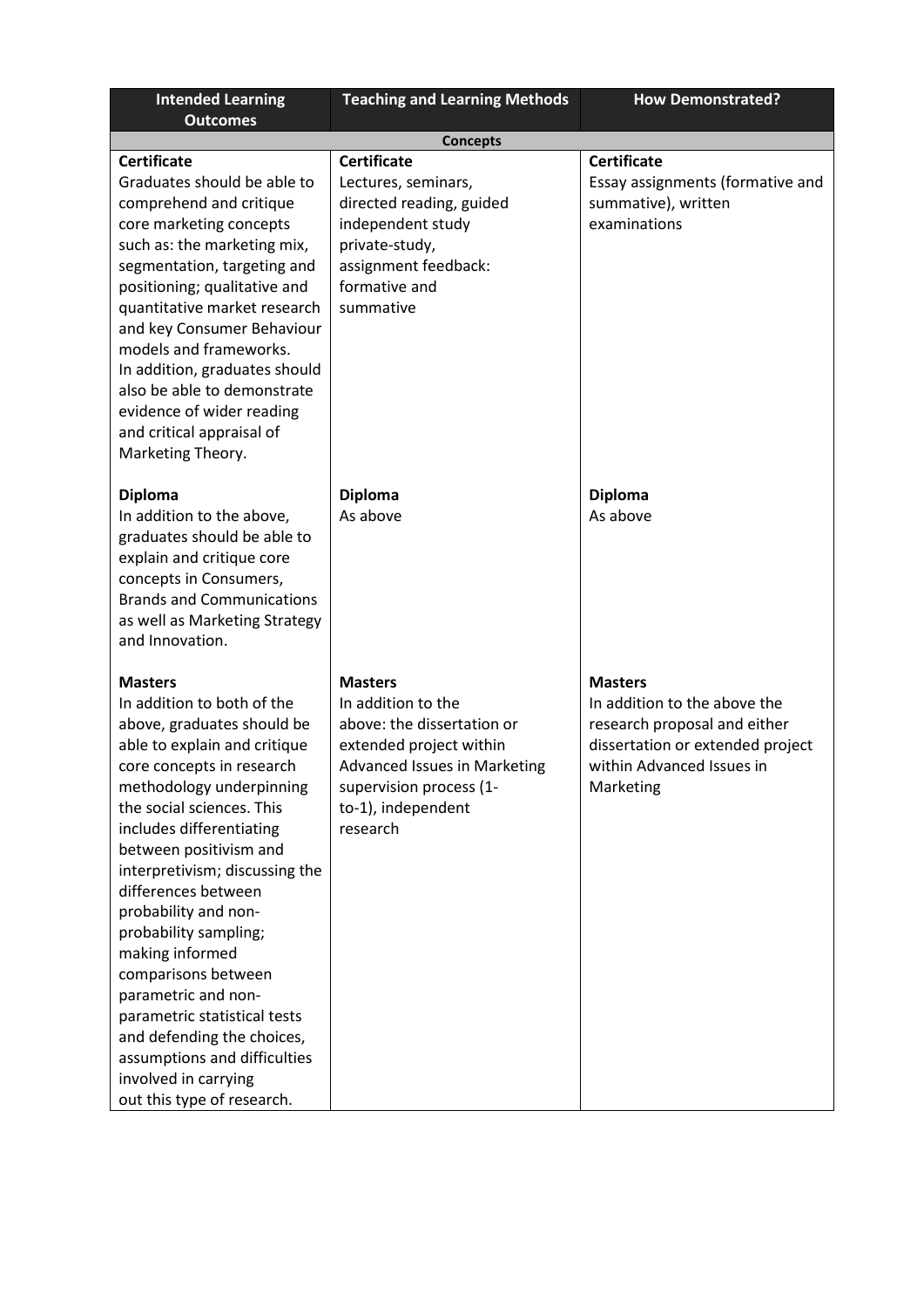| <b>Intended Learning</b><br><b>Outcomes</b>                                                                                                                                                                                                                                                                                                                                                                                                                                                                                                              | <b>Teaching and Learning Methods</b>                                                                                                                                                                                                                                             | <b>How Demonstrated?</b>                                                                                                                                     |  |
|----------------------------------------------------------------------------------------------------------------------------------------------------------------------------------------------------------------------------------------------------------------------------------------------------------------------------------------------------------------------------------------------------------------------------------------------------------------------------------------------------------------------------------------------------------|----------------------------------------------------------------------------------------------------------------------------------------------------------------------------------------------------------------------------------------------------------------------------------|--------------------------------------------------------------------------------------------------------------------------------------------------------------|--|
| <b>Techniques</b>                                                                                                                                                                                                                                                                                                                                                                                                                                                                                                                                        |                                                                                                                                                                                                                                                                                  |                                                                                                                                                              |  |
| <b>Certificate and Diploma</b><br>Be able to demonstrate<br>knowledge of key theories<br>and concepts; be able to<br>select relevant material from<br>academic readings and<br>demonstrate familiarity with<br>the conventions of academic<br>writing and associated<br>bibliographic techniques.                                                                                                                                                                                                                                                        | <b>Certificate and Diploma</b><br>Assignment feedback: formative<br>and summative; directed<br>reading, guided independent<br>study independent study,<br>seminars                                                                                                               | <b>Certificate and Diploma</b><br>Essay assignments (formative<br>and summative), written<br>examinations                                                    |  |
| <b>Masters</b><br>In addition to the above,<br>graduates should be able to<br>demonstrate mastery of a<br>range of methodological<br>tools used to investigate<br>topics in marketing<br>management (including,<br>interviews, questionnaires,<br>focus groups, ethnographic<br>research). Graduates should<br>be able to differentiate the<br>conditions when either<br>qualitative or quantitative<br>data analysis should be used<br>and/or be able to identify<br>the conditions under which it<br>is appropriate to combine<br>different techniques | <b>Masters</b><br>In addition to the above: the<br>extended project within<br>Advanced Issues in Marketing or<br>dissertation supervision process<br>(1-to-1), independent research,<br>lectures and seminars designed<br>to support the preparation of the<br>research proposal | <b>Masters</b><br>In addition to the above the<br>research proposal and either<br>dissertation or extended project<br>within Advanced Issues in<br>Marketing |  |
|                                                                                                                                                                                                                                                                                                                                                                                                                                                                                                                                                          | <b>Critical analysis</b>                                                                                                                                                                                                                                                         |                                                                                                                                                              |  |
| Certificate, Diploma,                                                                                                                                                                                                                                                                                                                                                                                                                                                                                                                                    | <b>Certificate and Diploma</b>                                                                                                                                                                                                                                                   | <b>Certificate and Diploma</b>                                                                                                                               |  |
| <b>Masters</b><br>Ability to identify and apply<br>relevant concepts and<br>techniques with<br>independence and rigour                                                                                                                                                                                                                                                                                                                                                                                                                                   | Lectures, seminars, assignment<br>feedback: formative and<br>summative; directed reading,<br>guided independent study<br>private-study,<br>seminars                                                                                                                              | Essay assignments (formative<br>and summative), written<br>examinations                                                                                      |  |
|                                                                                                                                                                                                                                                                                                                                                                                                                                                                                                                                                          | <b>Masters</b><br>In addition to the above: the<br>extended project within<br>Advanced Issues in Marketing or<br>dissertation supervision process<br>(1-to-1), independent research                                                                                              | <b>Masters</b><br>In addition to the above the<br>research proposal and either<br>dissertation or extended project<br>within Advanced Issues in<br>Marketing |  |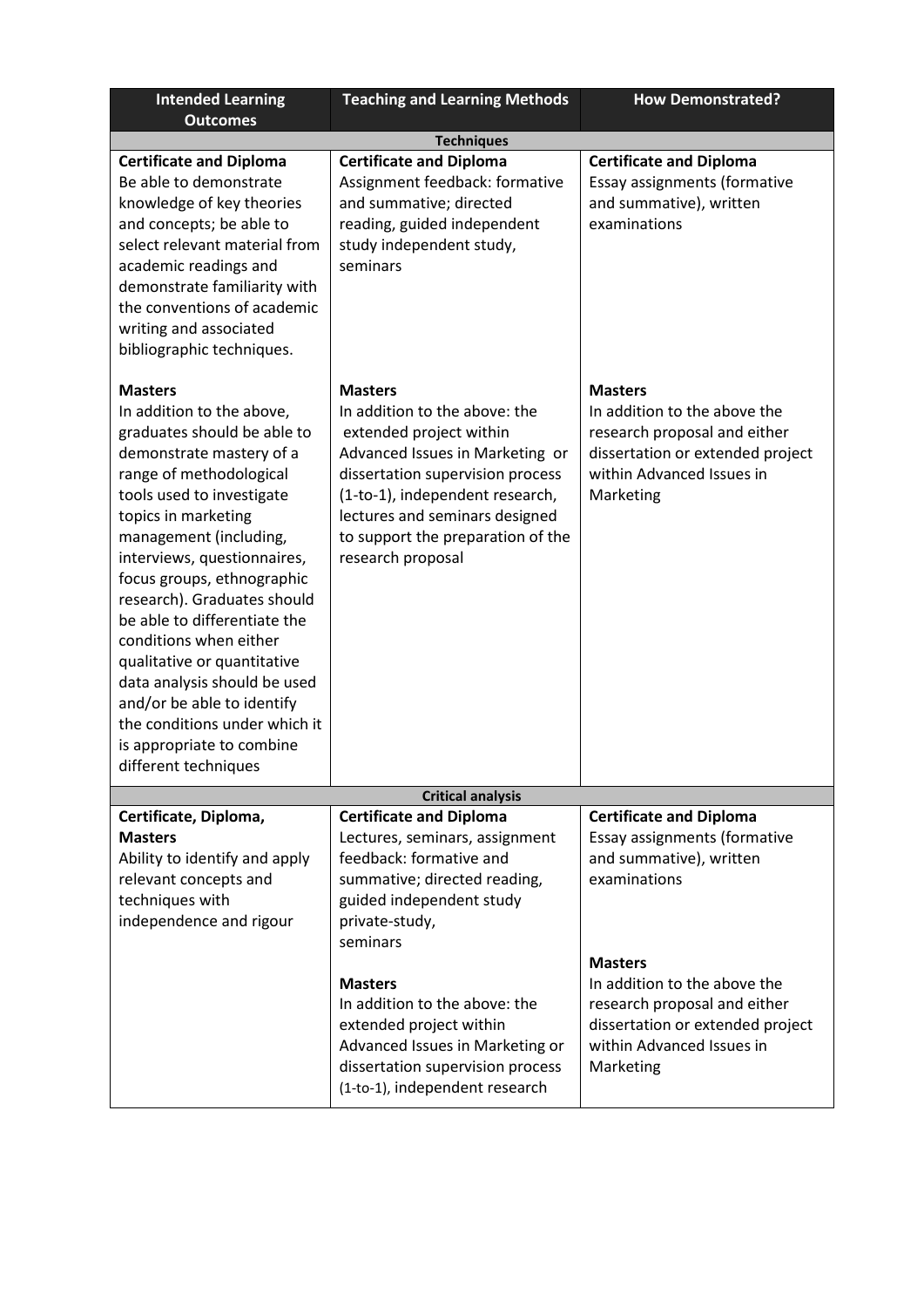| <b>Intended Learning</b>                                                                                                                                                                                                                   | <b>Teaching and Learning Methods</b>                                                                                                                                                   | <b>How Demonstrated?</b>                                                                                                                                     |
|--------------------------------------------------------------------------------------------------------------------------------------------------------------------------------------------------------------------------------------------|----------------------------------------------------------------------------------------------------------------------------------------------------------------------------------------|--------------------------------------------------------------------------------------------------------------------------------------------------------------|
| <b>Outcomes</b>                                                                                                                                                                                                                            |                                                                                                                                                                                        |                                                                                                                                                              |
|                                                                                                                                                                                                                                            | <b>Presentation</b>                                                                                                                                                                    |                                                                                                                                                              |
| <b>Certificate and Diploma</b><br>To differentiate between<br>relevant and non-relevant<br>material; professional and<br>academic writing, to write up<br>and deliver written work to a<br>professional standard.                          | Certificate and Diploma<br>Assignment feedback: formative<br>and summative; directed<br>reading, guided independent<br>study and seminars.                                             | <b>Certificate and Diploma</b><br>Essay assignments (formative<br>and summative), practical<br>reports (e.g. Market Research),<br>written examinations.      |
| <b>Masters</b><br>In addition to the above, to<br>arrange research material in<br>a manner appropriate to the<br>medium that is to be<br>assessed (i.e. professional<br>report, extended project,<br>research proposal or<br>dissertation) | <b>Masters</b><br>In addition to the above: the<br>extended project within<br>Advanced Issues in Marketing or<br>dissertation supervision process<br>(1-to-1), independent research    | <b>Masters</b><br>In addition to the above the<br>research proposal and either<br>dissertation or extended project<br>within Advanced Issues in<br>Marketing |
|                                                                                                                                                                                                                                            | <b>Appraisal of evidence</b>                                                                                                                                                           |                                                                                                                                                              |
| <b>Certificate and Diploma</b><br>Ability to assess the<br>relevance and quality of a<br>range of primary sources and<br>secondary literature. Ability<br>to analyse a variety of<br>complex marketing and<br>consumer research ideas.     | <b>Certificate and Diploma</b><br>Lectures, seminars, assignment<br>feedback: formative and<br>summative; directed reading,<br>guided independent study.                               | <b>Certificate and Diploma</b><br>Essay assignments (formative and<br>summative), written<br>examinations                                                    |
| <b>Masters</b><br>In addition to the above,<br>demonstrate an independent<br>level of inquiry at an<br>advanced level                                                                                                                      | <b>Masters</b><br>In addition to the above: the<br>extended project within<br>Advanced Issues in Marketing or<br>dissertation supervision<br>process (1-to-1), independent<br>research | <b>Masters</b><br>In addition to the above the<br>research proposal and either<br>dissertation or extended project<br>within Advanced Issues in<br>Marketing |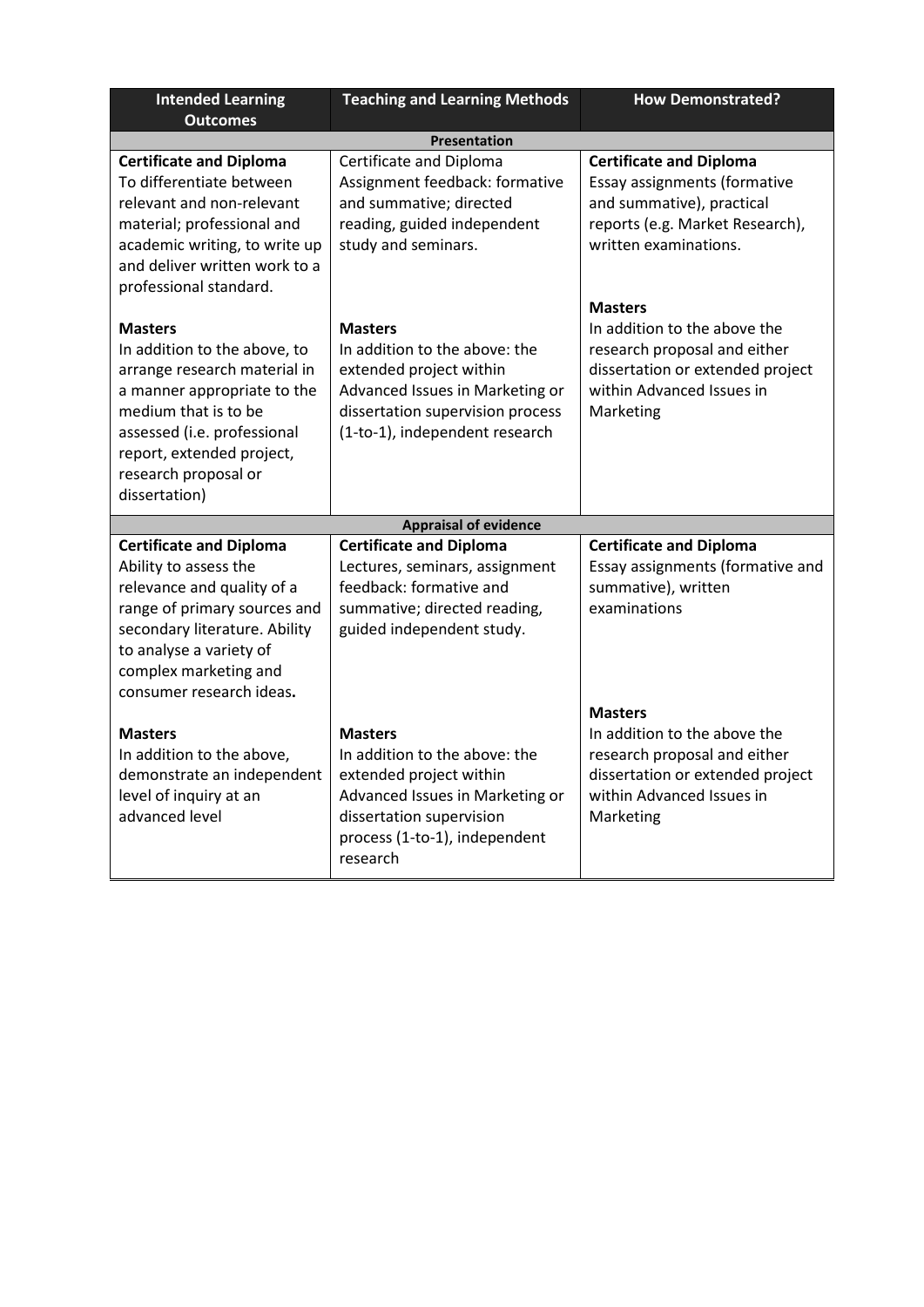| <b>Intended Learning</b><br><b>Outcomes</b>                                                                                                                                                                                                                                                                                                                                                                           | <b>Teaching and Learning Methods</b>                                                                                                                                                                                                              | <b>How Demonstrated?</b>                                                                                                                                                                                                                                                                                   |  |
|-----------------------------------------------------------------------------------------------------------------------------------------------------------------------------------------------------------------------------------------------------------------------------------------------------------------------------------------------------------------------------------------------------------------------|---------------------------------------------------------------------------------------------------------------------------------------------------------------------------------------------------------------------------------------------------|------------------------------------------------------------------------------------------------------------------------------------------------------------------------------------------------------------------------------------------------------------------------------------------------------------|--|
| (b) Transferable skills<br><b>Research skills</b>                                                                                                                                                                                                                                                                                                                                                                     |                                                                                                                                                                                                                                                   |                                                                                                                                                                                                                                                                                                            |  |
| <b>Certificate and Diploma</b><br>Ability to locate, select and<br>organise relevant evidence<br>for essays; demonstrate an<br>ability to produce logically<br>structured, focused and<br>clearly written essays and<br>market research reports.                                                                                                                                                                      | <b>Certificate and Diploma</b><br>Seminars, assignment feedback:<br>formative and summative;<br>directed reading, guided<br>independent study. Workshops<br>in use of marketing resources<br>and information consultations<br>with Library staff. | <b>Certificate and Diploma</b><br>Essay assignments (formative<br>and summative), practical<br>reports.                                                                                                                                                                                                    |  |
| <b>Masters</b><br>In addition to the above,<br>plan research projects based<br>on focused research<br>questions, conduct<br>significant background<br>research and literature<br>surveys, collect and analyse<br>data which is relevant to<br>research questions, report<br>on findings demonstrating an<br>ability to critique the data<br>from competing viewpoints,<br>construct an informed<br>critical argument. | <b>Masters</b><br>In addition to the above: the<br>extended project within<br>Advanced Issues in Marketing or<br>dissertation supervision process<br>(1-to-1) and independent<br>research.                                                        | <b>Masters</b><br>In addition to the above the<br>research proposal and either<br>dissertation or extended project<br>within Advanced Issues in<br>Marketing module                                                                                                                                        |  |
|                                                                                                                                                                                                                                                                                                                                                                                                                       | <b>Communication skills</b>                                                                                                                                                                                                                       |                                                                                                                                                                                                                                                                                                            |  |
| <b>Certificate and Diploma</b><br>Critically discuss relevant<br>information in an essay<br>format in response to<br>written questions and case<br>studies; write with clarity<br>and precision; prepare short<br>oral presentations in seminar<br>groups and participating and<br>moderating focus groups.                                                                                                           | <b>Certificate and Diploma</b><br>Assignment feedback: formative<br>and summative; guided<br>independent study and seminars                                                                                                                       | <b>Certificate and Diploma</b><br>Written skills to be assessed<br>using essay assignments and<br>examinations. Oral skills to be<br>assessed using formative<br>assessment based on informal<br>qualitative feedback on content<br>and performance from lecturer<br>and peers in small group<br>seminars. |  |
| <b>Masters</b><br>In addition to the above,<br>produce an extended project<br>within Advanced Issues in<br>Marketing or dissertation<br>that is<br>logically structured and<br>written with clarity and<br>precision.                                                                                                                                                                                                 | <b>Masters</b><br>In addition to the above: the<br>extended project within<br>Advanced Issues in Marketing or<br>dissertation supervision process<br>(1-to-1) and independent<br>research                                                         | <b>Masters</b><br>In addition to the above the<br>research proposal and either<br>dissertation or extended project<br>within Advanced Issues in<br>Marketing module.                                                                                                                                       |  |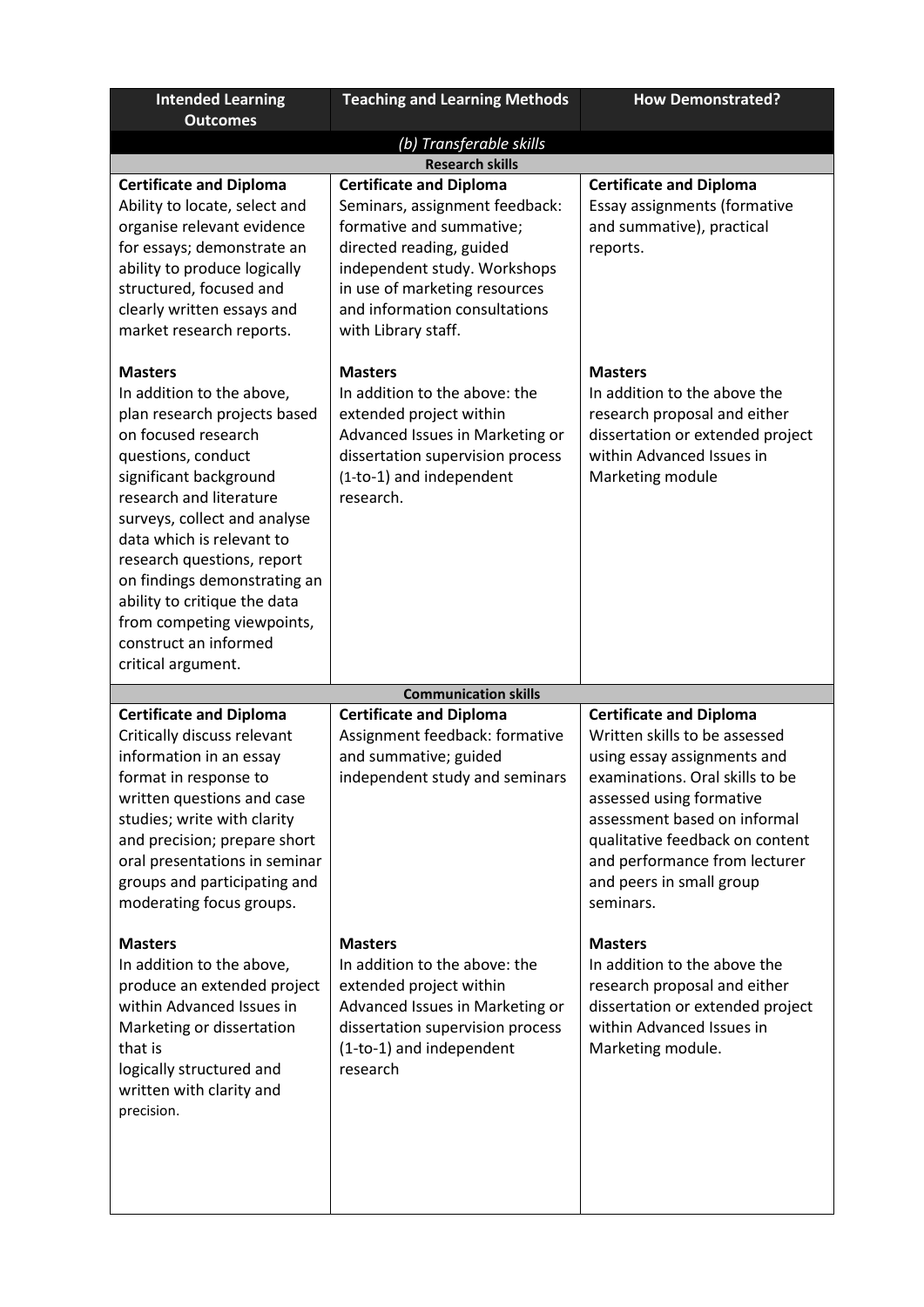| <b>Intended Learning</b><br><b>Outcomes</b>                                                                                                                                                                                                                                                                                                      | <b>Teaching and Learning Methods</b>                                                                                                                                                                                                                                              | <b>How Demonstrated?</b>                                                                                                                                            |  |
|--------------------------------------------------------------------------------------------------------------------------------------------------------------------------------------------------------------------------------------------------------------------------------------------------------------------------------------------------|-----------------------------------------------------------------------------------------------------------------------------------------------------------------------------------------------------------------------------------------------------------------------------------|---------------------------------------------------------------------------------------------------------------------------------------------------------------------|--|
| <b>Data presentation</b>                                                                                                                                                                                                                                                                                                                         |                                                                                                                                                                                                                                                                                   |                                                                                                                                                                     |  |
| <b>Certificate and Diploma</b><br>Ability to synthesise<br>secondary research data into<br>coherent and sustained<br>written arguments, ability to<br>respond to case studies<br>through professional report.                                                                                                                                    | <b>Certificate and Diploma</b><br>Assignment feedback: formative<br>and summative; guided<br>independent study                                                                                                                                                                    | <b>Certificate and Diploma</b><br>Essay assignments (formative<br>and summative), practical<br>report, written examinations.                                        |  |
| <b>Masters</b><br>Clearly arrange primary<br>research data into thematic<br>analysis and/or statistical<br>data.                                                                                                                                                                                                                                 | <b>Masters</b><br>In addition to the above: the<br>extended project within<br>Advanced Issues in Marketing or<br>dissertation supervision process<br>(1-to-1), independent research,<br>lectures and seminars designed<br>to support the preparation of the<br>research proposal. | <b>Masters</b><br>In addition to the above the<br>research proposal and either<br>dissertation or extended project<br>within Advanced Issues in<br>Marketing module |  |
|                                                                                                                                                                                                                                                                                                                                                  | <b>Information technology</b>                                                                                                                                                                                                                                                     |                                                                                                                                                                     |  |
| <b>Certificate and Diploma</b><br>Ability to retrieve and<br>present information using<br>appropriate information<br>technology, for example<br>bibliographic software and<br>subject specific databases.<br>Ability to employ commercial<br>marketing databases (e.g.<br>GMID & Keynote) to obtain<br>and<br>evaluate marketing<br>information. | <b>Certificate and Diploma</b><br>Lectures in the induction module<br>(Foundations of Knowledge);<br>Introduction to SPSS (Marketing<br>Research), Advanced Application<br>of SPSS (Quantitative Marketing<br>Intelligence), Blackboard<br>Resources.                             | Essay assignments, and either the<br>Dissertation or extended project<br>within Advanced Issues in<br>Marketing in the Advanced Issues<br>in Marketing module       |  |
| <b>Masters</b><br>In addition to the above to<br>use, if necessary, data<br>analysis software that is<br>relevant to their dissertation<br>or extended project within<br>Advanced Issues in<br>Marketing module<br>(e.g. SPSS)                                                                                                                   | <b>Masters</b><br>In addition to the above: the<br>extended project within<br>Advanced Issues in Marketing or<br>dissertation supervision process<br>(1-to-1), independent research,<br>lectures and seminars designed<br>to support the preparation of the<br>research proposal. |                                                                                                                                                                     |  |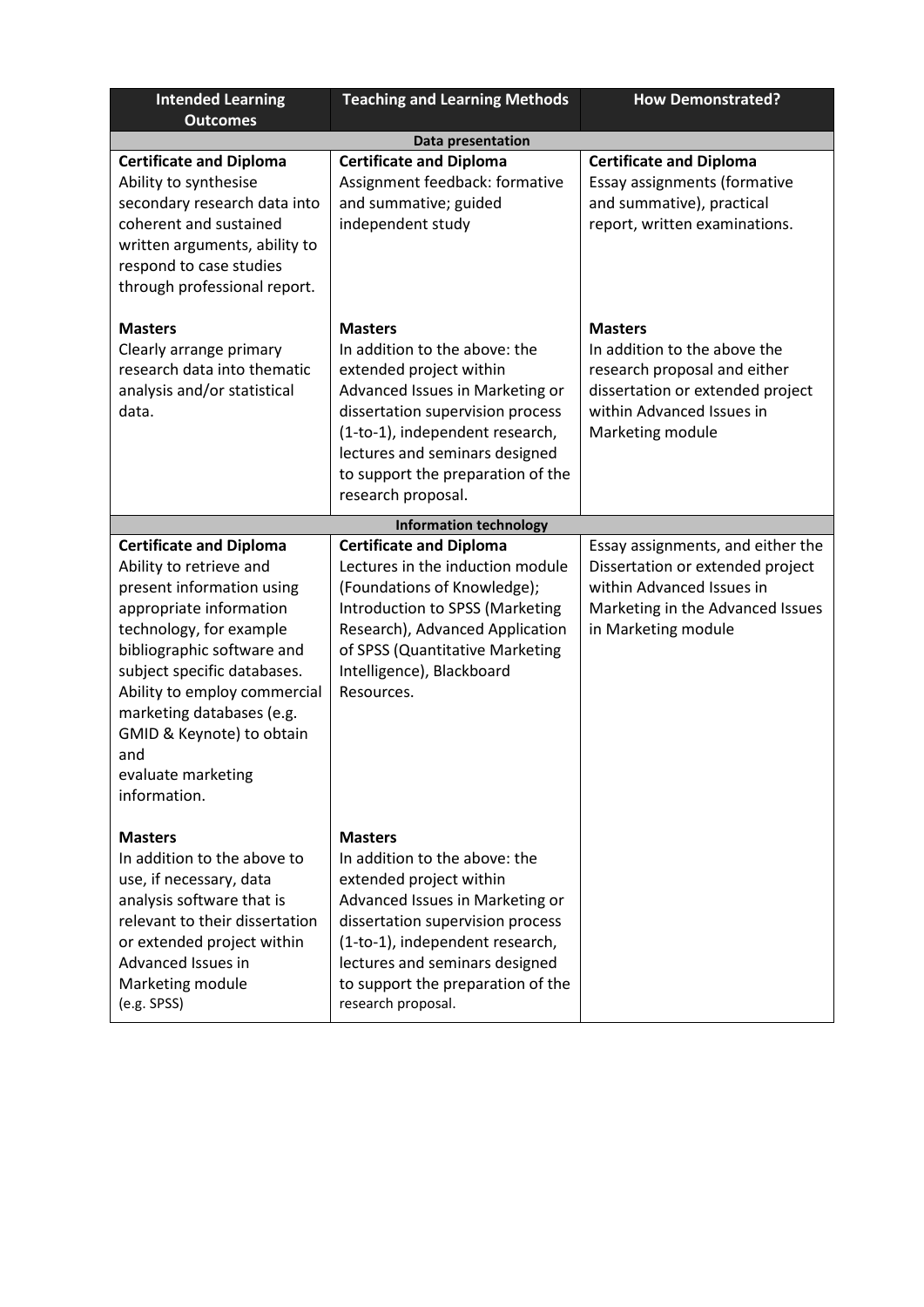| <b>Intended Learning</b>                                                                                                                                                                                                                                                                                                                                                                               | <b>Teaching and Learning Methods</b>                                                                                                                                                                                                                                                                                         | <b>How Demonstrated?</b>                                                                                                                                                                   |  |
|--------------------------------------------------------------------------------------------------------------------------------------------------------------------------------------------------------------------------------------------------------------------------------------------------------------------------------------------------------------------------------------------------------|------------------------------------------------------------------------------------------------------------------------------------------------------------------------------------------------------------------------------------------------------------------------------------------------------------------------------|--------------------------------------------------------------------------------------------------------------------------------------------------------------------------------------------|--|
| <b>Outcomes</b>                                                                                                                                                                                                                                                                                                                                                                                        |                                                                                                                                                                                                                                                                                                                              |                                                                                                                                                                                            |  |
| <b>Problem solving</b>                                                                                                                                                                                                                                                                                                                                                                                 |                                                                                                                                                                                                                                                                                                                              |                                                                                                                                                                                            |  |
| Certificate, Diploma and<br><b>Masters</b><br>Ability to identify,<br>investigate, analyse,<br>formulate and advocate<br>solutions to problems.<br>Ability to identify problems<br>and opportunities faced by<br>organisations using case<br>studies. Analysis should lead<br>to the proposal of<br>sustainable actions that help<br>resolve problems and to<br>capitalise on latent<br>opportunities. | Research methods classes and<br>independent research,<br>particularly that supported by<br>the extended project within<br>Advanced Issues in Marketing or<br>dissertation supervision.<br>Marketing case studies                                                                                                             | Practical report, Essay<br>assignments, independent<br>research, particularly that leading<br>to either dissertation or extended<br>project within Advanced Issues in<br>Marketing module. |  |
|                                                                                                                                                                                                                                                                                                                                                                                                        | <b>Working relationships</b>                                                                                                                                                                                                                                                                                                 |                                                                                                                                                                                            |  |
| <b>Certificate and Diploma</b><br>Ability to work<br>collaboratively as part of a<br>team; ability to contribute<br>and comment on ideas in<br>learning groups.                                                                                                                                                                                                                                        | <b>Certificate and Diploma</b><br>Participation in seminar activities<br>such as moderating and<br>participating in a focus groups;<br>group problem solving through<br>marketing case studies as well as<br>preparation of short<br>presentations.                                                                          | <b>Certificate and Diploma</b><br>Formative assessment based on<br>informal qualitative feedback on<br>content and performance from<br>teacher and peers.                                  |  |
| <b>Masters</b><br>Knowing how and when to<br>draw on the knowledge and<br>expertise of others.                                                                                                                                                                                                                                                                                                         | <b>Masters</b><br>In addition to the above: the<br>establishment of a working<br>relationship with the supervisor<br>of the extended project within<br>Advanced Issues in Marketing or<br>dissertation (or the resolution of<br>any problems through<br>consultation with the Module<br>Leader and the Programme<br>Leader). | <b>Masters</b><br>In addition to the above, either<br>dissertation or extended project<br>within Advanced Issues in<br>Marketing within Advanced<br>Issues in Marketing module.            |  |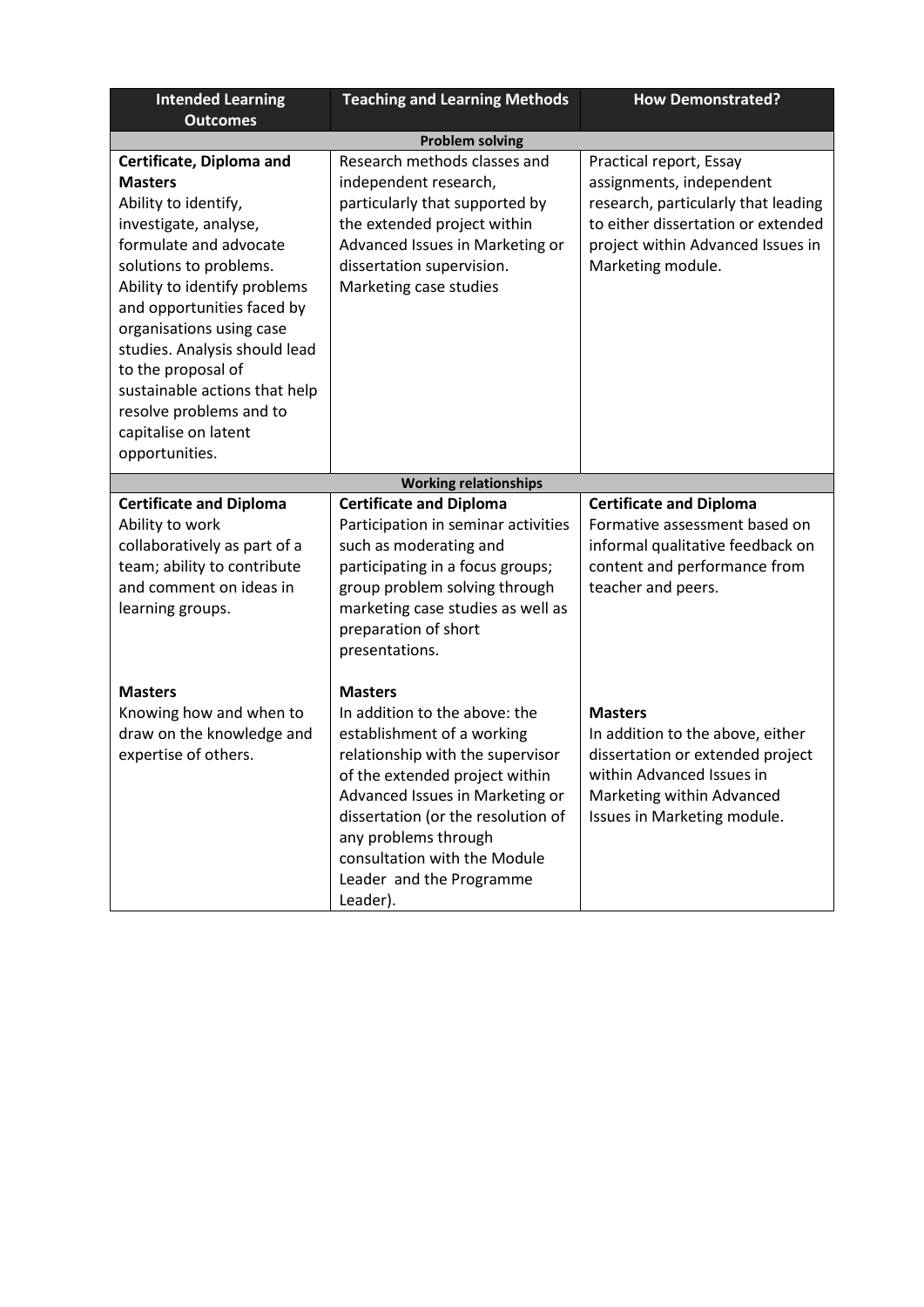| <b>Intended Learning</b><br><b>Outcomes</b>                                                                                                                                                                                                                                                                                                                           | <b>Teaching and Learning Methods</b>                                                                                                                                                                                                                                                                                                                                                      | <b>How Demonstrated?</b>                                                                                                                                                             |
|-----------------------------------------------------------------------------------------------------------------------------------------------------------------------------------------------------------------------------------------------------------------------------------------------------------------------------------------------------------------------|-------------------------------------------------------------------------------------------------------------------------------------------------------------------------------------------------------------------------------------------------------------------------------------------------------------------------------------------------------------------------------------------|--------------------------------------------------------------------------------------------------------------------------------------------------------------------------------------|
|                                                                                                                                                                                                                                                                                                                                                                       | <b>Managing learning</b>                                                                                                                                                                                                                                                                                                                                                                  |                                                                                                                                                                                      |
| <b>Certificate and Diploma</b><br>Management of an extensive<br>literature and familiarisation<br>with subject-relevant<br>debates and concepts. To<br>manage guided independent<br>study to ensure the<br>completion of assessment<br>tasks and successfully<br>manage the<br>related study work-load.                                                               | <b>Certificate and Diploma</b><br>Lectures in Principles of<br>Marketing (based on<br>Foundations of Knowledge);<br>seminars; guided independent<br>study, self-reflection on<br>assignment feedback; formative<br>and summative.                                                                                                                                                         | <b>Certificate and Diploma</b><br>Essay Assignments; written<br>examinations                                                                                                         |
| <b>Masters</b><br>In addition to the above:<br>Identify a credible research<br>project; construct a feasible<br>research timetable; carry out<br>independent research.                                                                                                                                                                                                | <b>Masters</b><br>In addition to the above: the<br>extended project within<br>Advanced Issues in Marketing or<br>dissertation supervision process<br>$(1-to-1).$                                                                                                                                                                                                                          | <b>Masters</b><br>Research proposal and either<br>dissertation or extended project<br>within Advanced Issues in<br>Marketing module                                                  |
|                                                                                                                                                                                                                                                                                                                                                                       | <b>Career management</b>                                                                                                                                                                                                                                                                                                                                                                  |                                                                                                                                                                                      |
| <b>Certificate and Diploma</b><br>Ability to take charge of<br>progress and development;<br>to reflect on strengths and<br>limitations, interests,<br>motivation and skills;<br>recognition of achievements.<br><b>Masters</b><br>In addition to the above: if<br>appropriate, to research an<br>area which may be relevant<br>to the student's career<br>preferences | <b>Certificate and Diploma</b><br>Personal Tutor system;<br>self-reflection on assignment<br>feedback; guest lecture/s from<br>alumni and marketing<br>professionals, Continuing<br><b>Professional Development</b><br>opportunities<br><b>Masters</b><br>In addition to the above; the<br>extended project within<br>Advanced Issues in Marketing or<br>dissertation supervision process | <b>Certificate and Diploma</b><br><b>Personal Development Planning</b><br><b>Masters</b><br>Either dissertation or extended<br>project within Advanced Issues in<br>Marketing module |

# **10. Special features**

Participants will have the opportunity to participate in a field trip to at least one location which is relevant to the programme, e.g. to assess promotional, product or place strategies in a relevant city. This will be an opportunity for doing fieldwork contributing towards at least one of the module assignments. A minimum of one member of staff will need to organise and attend the trip, depending on numbers. The staff member/s involved will need to conduct a risk assessment and admin. Support will be required to take registrations for the trip.

- 11. **Indicators of programme quality** The quality of all ULSB programmes is the responsibility of the School's Learning and Teaching Committee. The School use a variety of indicators to maintain oversight of programme quality including:
	- External Examiner Reports
	- Internally Administered Student Satisfaction Feedback
	- Student Attainment Data
	- Peer Enhancement of Learning and Teaching Process and Reporting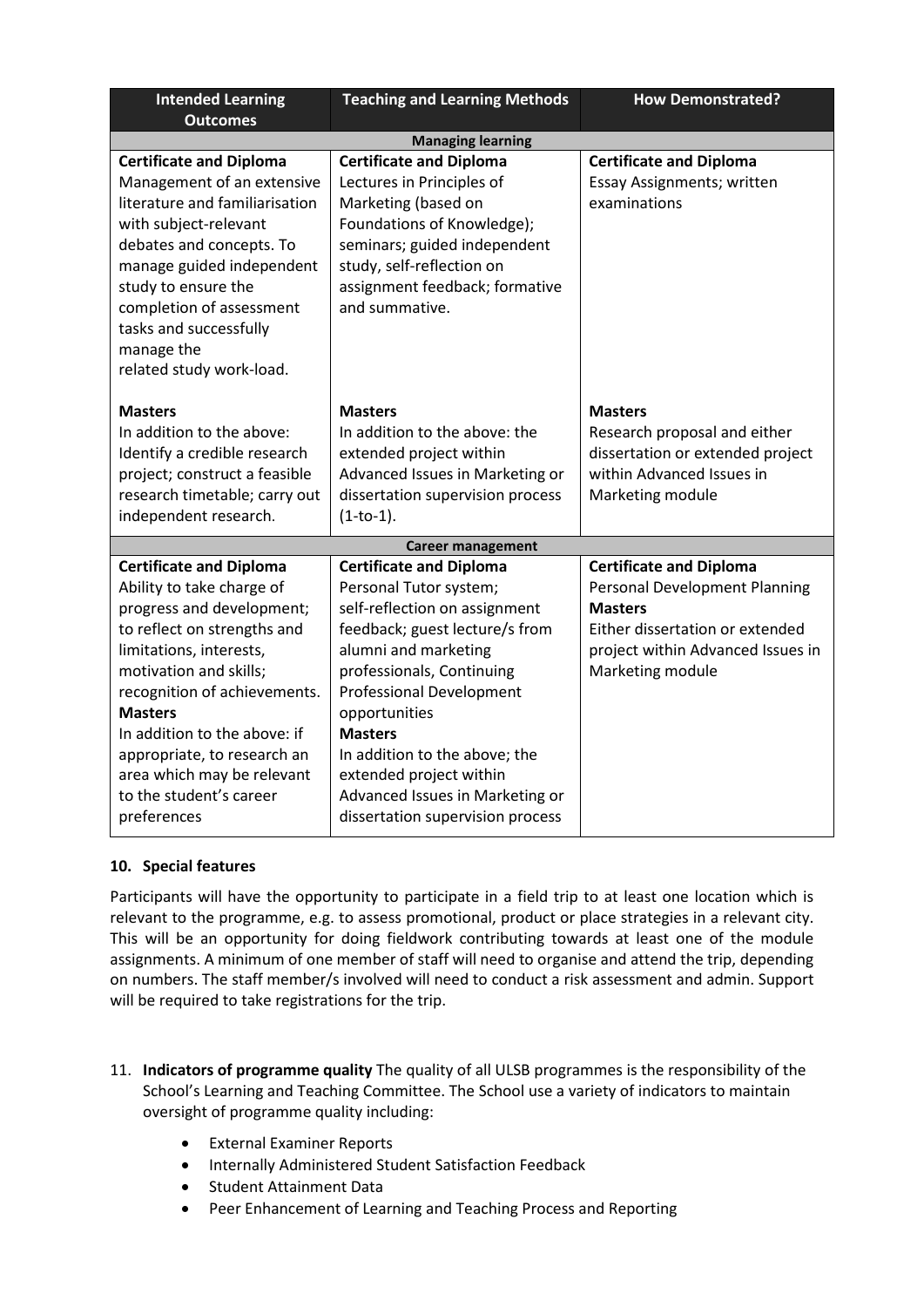• Panel of Examiners

All programmes are reviewed formally through the University administered processes of:

- Periodic Development Review
- Programme Level Annual Development Review
- Curriculum Planning

# **12. Scheme of Assessment:**

As defined i[n Senate Regulation 6:](http://www.le.ac.uk/senate-regulation6) Regulations governing taught postgraduate programmes of study.

## **13. Progression points**

As defined in **Senate Regulation 6:** Regulations governing taught postgraduate programmes of study.

In cases where a student has failed to meet a requirement to progress he or she will be required to withdraw from the course and a recommendation will be made to the Board of Examiners for an intermediate award where appropriate.

## **14. Rules relating to re-sits or re-submissions:**

As defined i[n Senate Regulation 6:](http://www.le.ac.uk/senate-regulation6) Regulations governing taught postgraduate programmes of study.

## **15. External Examiners reports**

The details of the External Examiner(s) for this programme and the most recent External Examiners' reports for this programme can be found at [exampapers@Leicester](https://exampapers.le.ac.uk/xmlui/) [log-in required]

# **16. Additional features** (e.g. timetable for admissions)

n/a